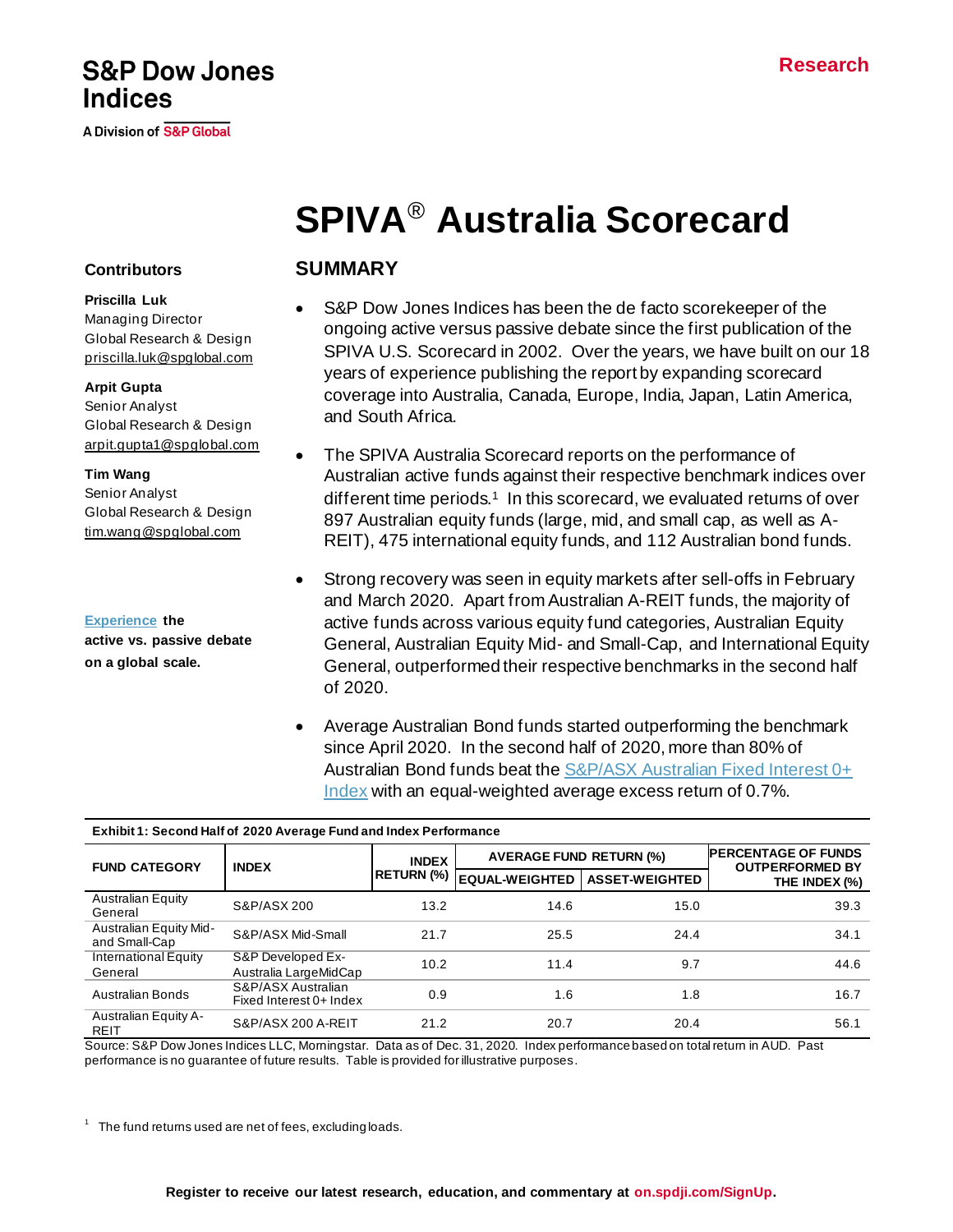- **Australian Equity General Funds:** Th[e S&P/ASX 200](https://www.spglobal.com/spdji/en/indices/equity/sp-asx-200/) gained 13.2% in the second half of 2020, while Australian Equity General funds enjoyed higher returns of 14.6% and 15.0% on equal- and asset-weighted bases, respectively. Over the 6- and 12-month periods ending December 2020, only 39.3% and 55.6% of funds were beaten by the benchmark, respectively, which were much lower than the observations over the 3- and 5-year horizons. However, over 7% of funds in this category were liquidated in 2020.
- **Australian Equity Mid- and Small-Cap Funds:** The S&P/ASX Mid-Small had a strong return of 21.7% in the second half of 2020, while the Australian Equity Mid- and Small-Cap funds recorded bigger gains. Funds with smaller assets tended to suffer more losses during the first half of 2020, but they tended to perform better during the recovery in the second half, with the equal-weighted returns exceeding the asset-weighted return by more than 1%. Over the 6- and 12-month periods ending December 2020, 34.1% and 53.0% of funds failed to outperform the benchmark, respectively.
- **International Equity General Funds:** The international equity market recorded smaller gains than the Australian equity market in the second half of 2020. The S&P Developed Ex-Australia [LargeMidCap](https://www.spglobal.com/spdji/en/indices/equity/sp-developed-ex-australia-largemidcap/) marked a return of 10.2% and more than half of the International Equity General funds outperformed the benchmark over this period. Over the 6- and 12-month periods, the equalweighted returns exceeded the asset-weighted returns by 1.7% and 2.3%, respectively, indicating funds with smaller assets tended to perform better than their peers with larger assets in the past year.
- **Australian Bond Funds:** TheS&P/ASX Australian Fixed Interest 0+ Index recorded a narrow gain of 0.9% in the second half of 2020, though the Australian Bond funds recorded higher returns of 1.6% and 1.8% on equal- and asset-weighted bases, respectively. Over the 6- and 12-month periods ending December 2020, only 16.7% and 39.4% of funds underperformed the benchmark in this category, which was the most favorable among active funds across all SPIVA fund categories.
- **Australian Equity A-REIT Funds:** Th[e S&P/ASX 200 A-REIT](https://www.spglobal.com/spdji/en/indices/equity/sp-asx-200-a-reit) gained 21.2% in the second half of 2020, though more than half of the Australian Equity A-REIT funds underperformed the benchmark, recording slightly smaller returns of 20.7% and 20.4% on equal- and asset-weighted bases, respectively. In 2020, 54.5% of funds in this category did not outperform the benchmark and the equal- and asset-weighted average returns lagged the benchmark return by 1.3% and 1.7%, respectively.
- **Fund Survivorship:** In 2020, the overall fund liquidation rate across all categories was 6.1%, which was higher than the rate of 3.5% in 2019. The highest liquidation rates were seen in the Australian Equity General and Australian Equity A-REIT fund categories. In 2020, 7.1% of Australian Equity General funds were liquidated, compared with 1.8% in 2019. The liquidation rate of Australian Equity A-REIT funds was 7.6% in 2020, much higher than the rate of 2.9% recorded in 2019.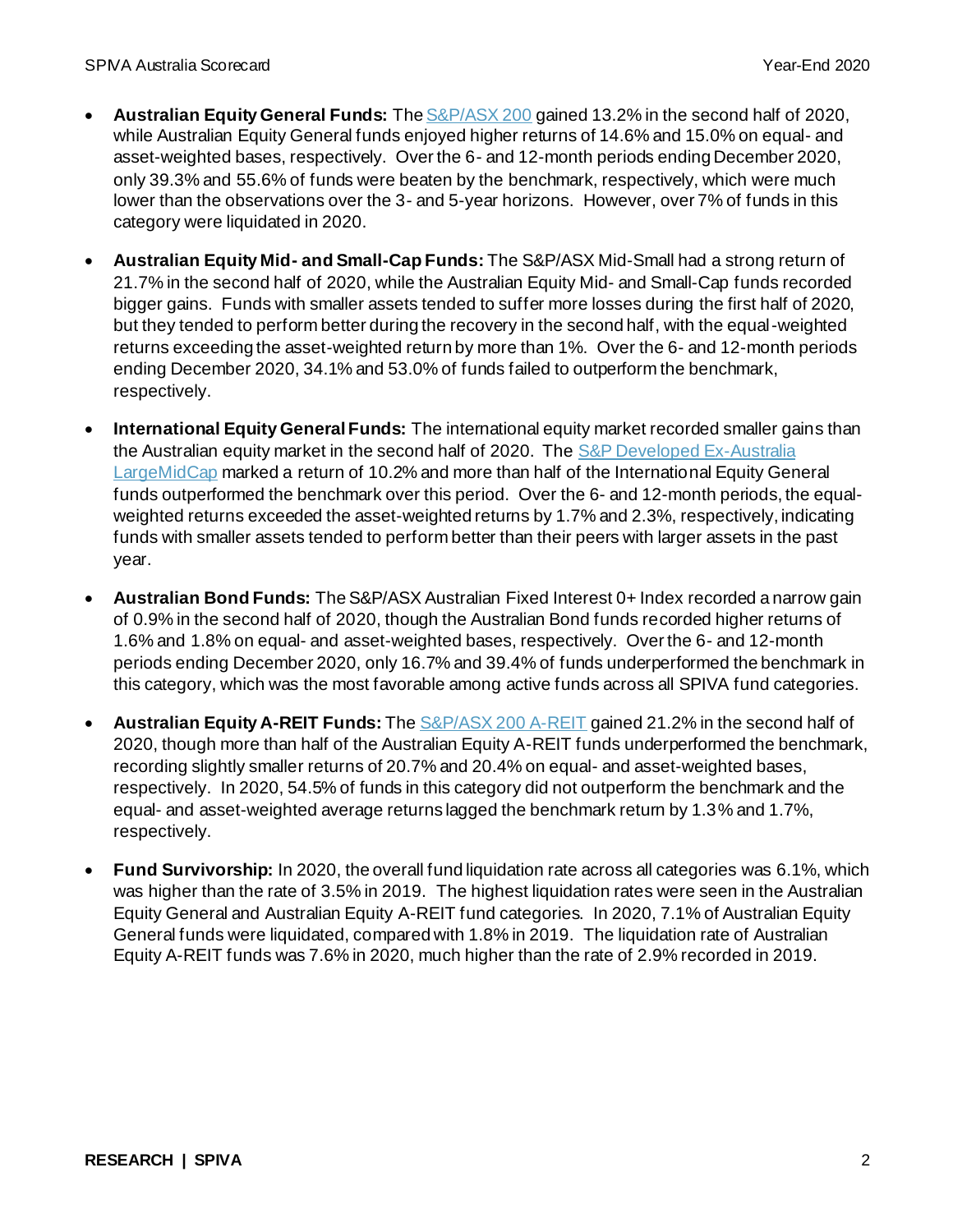## **A UNIQUE SCORECARD FOR THE ACTIVE VERSUS PASSIVE DEBATE**

There is nothing novel about the index versus active debate. It has been a contentious subject for decades, and there are few strong believers on both sides, with the vast majority of market participants falling somewhere in between. Since its first publication 18 years ago, the SPIVA Scorecard has served as the de facto scorekeeper of the active versus passive debate. Over the years, we have heard passionate arguments from believers in both camps when headline numbers have deviated from their beliefs.

Beyond the SPIVA Scorecard's widely cited headline numbers is a rich data set that addresses issues related to measurement techniques, universe composition, and fund survivorship that are far less frequently discussed, but are often much more fascinating. These data sets are rooted in the following fundamental principles of the SPIVA Scorecard, with which regular readers will be familiar.

- **Survivorship Bias Correction:** Many funds might be liquidated or merged during a period of study. However, for someone making an investment decision at the beginning of the period, these funds are part of the opportunity set. Unlike other commonly available comparison reports, SPIVA Scorecards account for the entire opportunity set—not just the survivors—thereby eliminating survivorship bias.
- **Apples-to-Apples Comparison:** Fund returns are often compared with a popular benchmark regardless of their investment category. The SPIVA Australia Scorecard makes an appropriate comparison by measuring a fund's returns against the returns of a benchmark that reflects the fund's investment category.
- **Asset-Weighted Returns:** Average returns for a fund group are often calculated using only equal weighting, which results in the returns of an AUD 10 billion fund affecting the average in the same manner as the returns of an AUD 10 million fund. However, the SPIVA Australia Scorecard shows both equal- and asset-weighted averages. Equal-weighted returns are a measure of average fund performance, while asset-weighted returns are a measure of the performance of the average invested dollar.
- **Data Cleaning:** SPIVA Scorecards avoid double counting multiple share classes in all count-based calculations, using only the share class with longer history or greater assets. Since this is meant to be a scorecard for active managers, index funds, leveraged and inverse funds, and other indexlinked products are excluded.

*Please note that neither S&P Dow Jones Indices, nor any of its affiliates make any assurance or provide any investment recommendation on the appropriateness of investing in either index or active investing. S&P Dow Jones Indices does not sponsor, endorse, sell, or promote any investment fund or other investment vehicle that is offered by third parties and that seeks to provide an investment r eturn based on the performance of any index. The SPIVA Australia Scorecard simply provides semiannual statistics according to the SPIVA methodology and a brief analysis of those statistics. Further, S&P Dow Jones Indices does advise that anyone reading this report also read the SPIVA methodology in the report in order to understand how the data was derived.*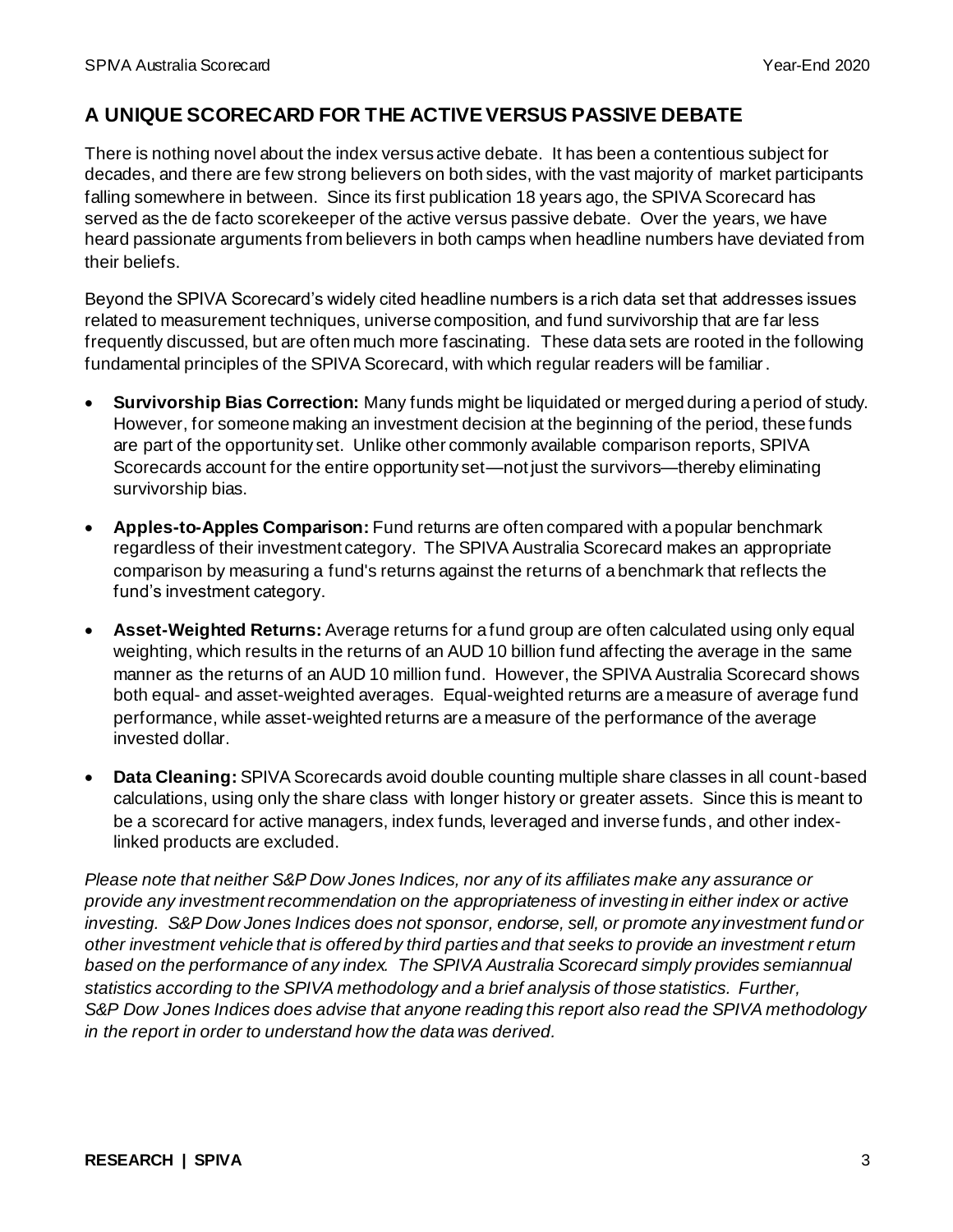

#### **CUMULATIVE ASSET- AND EQUAL-WEIGHTED AVERAGE FUND RETURNS RELATIVE TO BENCHMARK INDICES**

Source: S&P Dow Jones Indices LLC, Morningstar. Data as of Dec. 31, 2020. All returns in AUD. Past performance is no guarantee of future results. Charts are provided for illustrative purposes and reflect hypothetical historical performance. Please see the Performance Disclosure at the end of this document for more information regarding the inherent limitations associated with back-tested performance.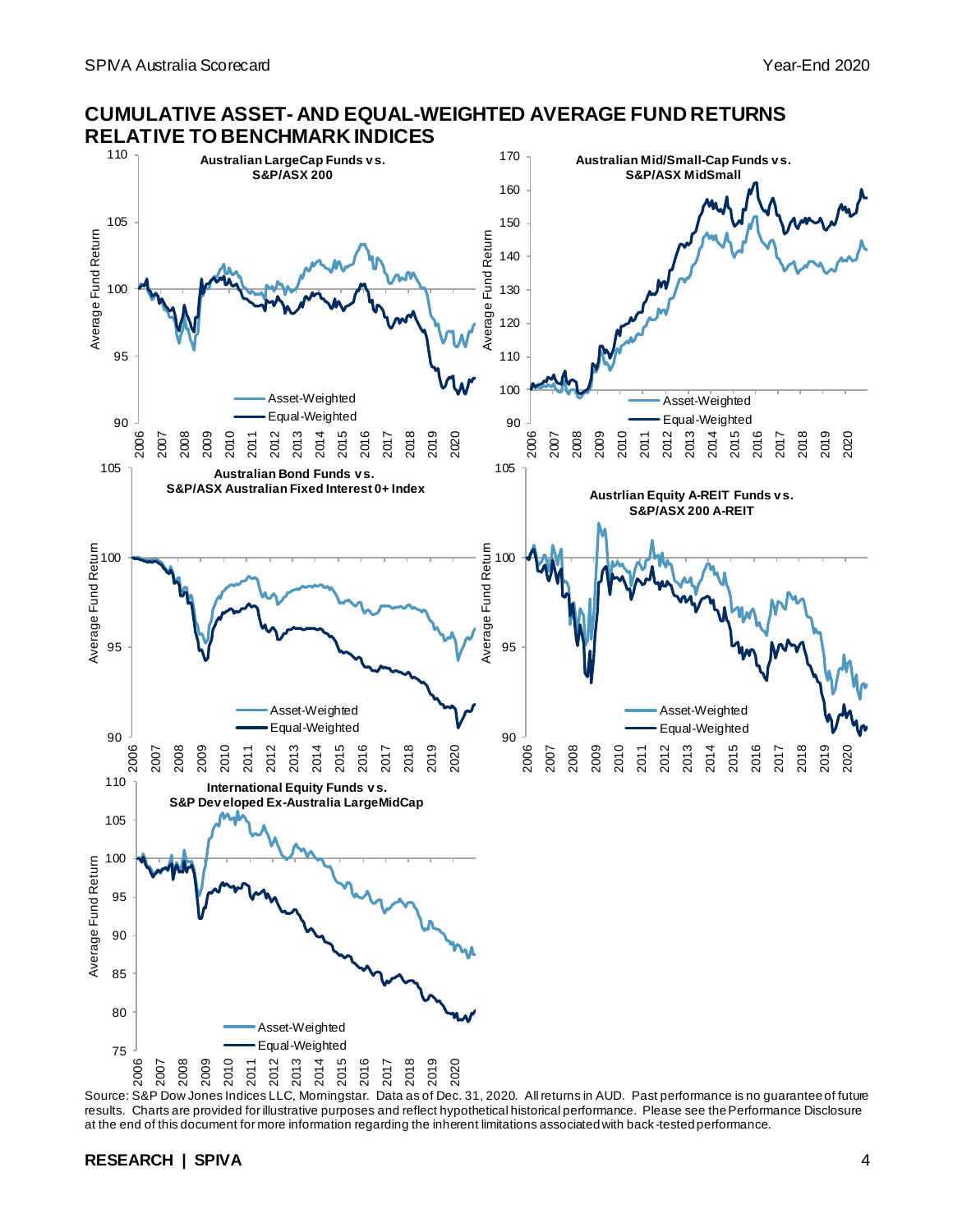## **REPORTS**

| Report 1a: Percentage of Funds Outperformed by the Index (Based on Absolute Return) |                                                 |            |            |            |             |               |
|-------------------------------------------------------------------------------------|-------------------------------------------------|------------|------------|------------|-------------|---------------|
| <b>FUND CATEGORY</b>                                                                | <b>COMPARISON INDEX</b>                         | 1-YEAR (%) | 3-YEAR (%) | 5-YEAR (%) | 10-YEAR (%) | $15-YEAR (%)$ |
| <b>Australian Equity General</b>                                                    | S&P/ASX 200                                     | 55.6       | 73.4       | 81.7       | 79.3        | 86.3          |
| Australian Equity Mid-and<br>Small-Cap                                              | S&P/ASX Mid-Small                               | 53.0       | 53.4       | 75.2       | 50.5        | 48.8          |
| International Equity General                                                        | S&P Developed Ex-Australia<br>LargeMidCap       | 64.7       | 74.6       | 81.8       | 90.3        | 93.4          |
| Australian Bonds                                                                    | S&P/ASX Australian Fixed<br>Interest $0+$ Index | 39.4       | 68.9       | 71.4       | 81.8        | 83.1          |
| Australian Equity A-REIT                                                            | S&P/ASX 200 A-REIT                              | 54.5       | 58.8       | 61.6       | 76.3        | 78.3          |

Source: S&P Dow Jones Indices LLC, Morningstar. Data as of Dec. 31, 2020. Past performance is no guarantee of future results. Table is provided for illustrative purposes and reflects hypothetical historical performance. Please see the Performance Disclosure at the end of this document for more information regarding the inherent limitations associated with back-tested performance.

#### **Report 1b: Percentage of Funds Outperformed by the Index (Based on Risk-Adjusted Return)**

| <b>FUND CATEGORY</b>                    | <b>COMPARISON INDEX</b>                         | 1-YEAR(%) | 3-YEAR (%) |      | 5-YEAR (%)   10-YEAR (%)   15-YEAR (%) |      |
|-----------------------------------------|-------------------------------------------------|-----------|------------|------|----------------------------------------|------|
| <b>Australian Equity General</b>        | S&P/ASX 200                                     | 53.6      | 74.6       | 83.8 | 78.7                                   | 84.7 |
| Australian Equity Mid- and<br>Small-Cap | S&P/ASX Mid-Small                               | 53.0      | 60.2       | 78.6 | 54.3                                   | 52.3 |
| International Equity General            | S&P Developed Ex-Australia<br>LargeMidCap       | 63.2      | 72.0       | 77.5 | 92.4                                   | 93.4 |
| Australian Bonds                        | S&P/ASX Australian Fixed<br>Interest $0+$ Index | 63.6      | 77.0       | 71.4 | 72.7                                   | 83.1 |
| Australian Equity A-REIT                | S&P/ASX 200 A-REIT                              | 54.5      | 58.8       | 60.3 | 66.3                                   | 77.1 |

Source: S&P Dow Jones Indices LLC, Morningstar. Data as of Dec. 31, 2020. Risk-adjusted return is computed as the annualized average monthly return divided by the annualized standard deviation of the monthly return for the measured periods. Past performance is no guarantee of future results. Table is provided for illustrative purposes and reflects hypothetical historical performance. Please see the Performance Disclosure at the end of this document for more information regarding the inherent limitations associated with back-tested performance.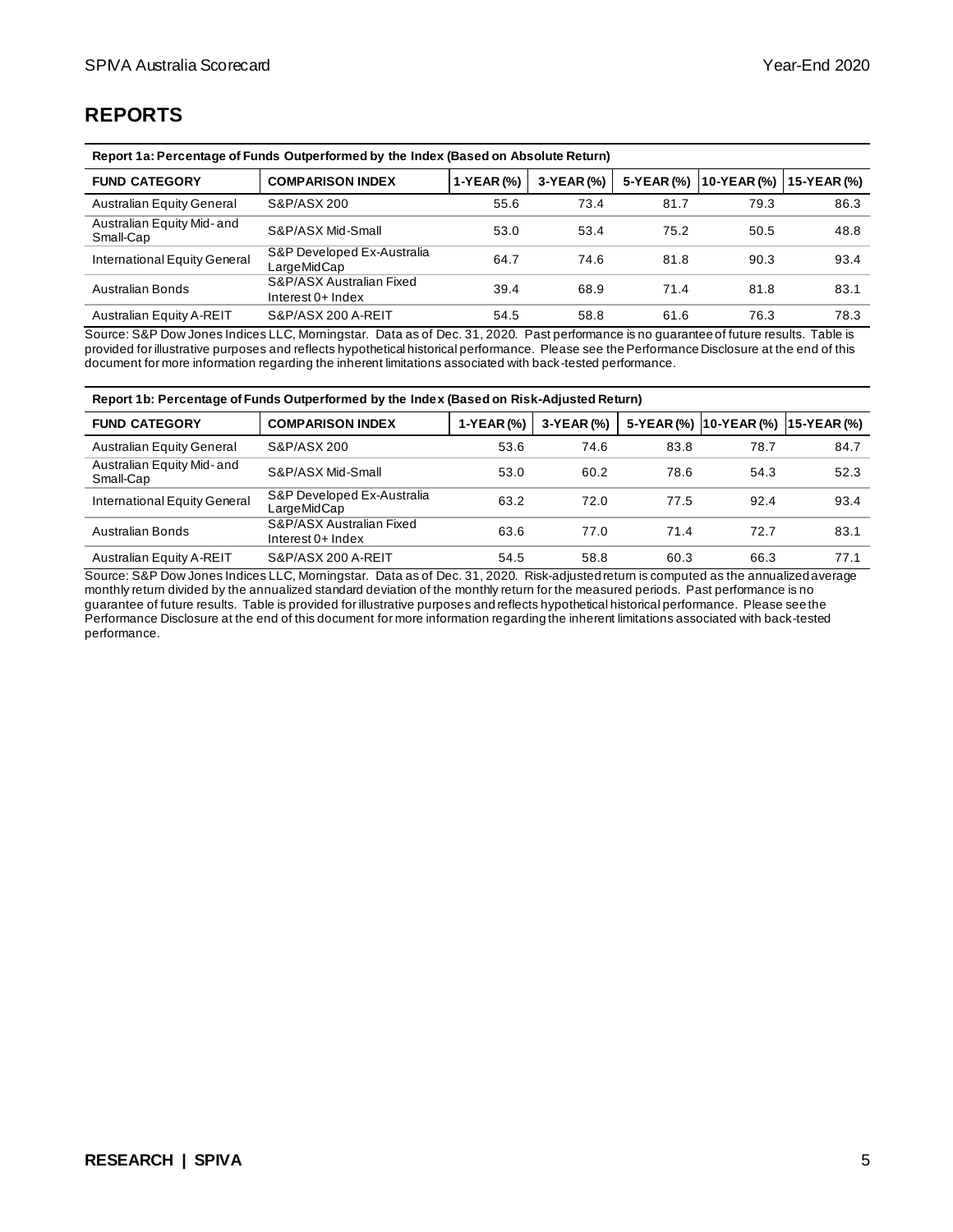| <b>Report 2: Survivorship of Funds</b> |                              |                         |
|----------------------------------------|------------------------------|-------------------------|
| <b>FUND CATEGORY</b>                   | <b>NO. OF FUNDS AT START</b> | <b>SURVIVORSHIP (%)</b> |
| 1-YEAR                                 |                              |                         |
| Australian Equity General              | 338                          | 92.9                    |
| Australian Equity Mid- and Small-Cap   | 132                          | 97.0                    |
| International Equity General           | 272                          | 93.8                    |
| <b>Australian Bonds</b>                | 66                           | 95.5                    |
| Australian Equity A-REIT               | 66                           | 92.4                    |
| <b>All Categories</b>                  | 874                          | 93.9                    |
| 3-YEAR                                 |                              |                         |
| Australian Equity General              | 335                          | 87.2                    |
| Australian Equity Mid- and Small-Cap   | 133                          | 85.0                    |
| International Equity General           | 268                          | 85.8                    |
| <b>Australian Bonds</b>                | 61                           | 91.8                    |
| Australian Equity A-REIT               | 68                           | 89.7                    |
| <b>All Categories</b>                  | 865                          | 86.9                    |
| 5-YEAR                                 |                              |                         |
| <b>Australian Equity General</b>       | 333                          | 77.8                    |
| Australian Equity Mid- and Small-Cap   | 117                          | 76.9                    |
| International Equity General           | 258                          | 75.6                    |
| <b>Australian Bonds</b>                | 56                           | 91.1                    |
| Australian Equity A-REIT               | 73                           | 82.2                    |
| <b>All Categories</b>                  | 837                          | 78.3                    |
| 10-YEAR                                |                              |                         |
| Australian Equity General              | 347                          | 63.4                    |
| Australian Equity Mid- and Small-Cap   | 105                          | 64.8                    |
| International Equity General           | 238                          | 57.1                    |
| <b>Australian Bonds</b>                | 55                           | 70.9                    |
| Australian Equity A-REIT               | 80                           | 67.5                    |
| <b>All Categories</b>                  | 825                          | 62.7                    |
| 15-YEAR                                |                              |                         |
| Australian Equity General              | 313                          | 52.7                    |
| Australian Equity Mid- and Small-Cap   | 86                           | 53.5                    |
| International Equity General           | 211                          | 44.5                    |
| Australian Bonds                       | 65                           | 43.1                    |
| Australian Equity A-REIT               | 83                           | 55.4                    |
| <b>All Categories</b>                  | 758                          | 50.0                    |

Source: S&P Dow Jones Indices LLC, Morningstar. Data as of Dec. 31, 2020. Past performance is no guarantee of future results. Table is provided for illustrative purposes.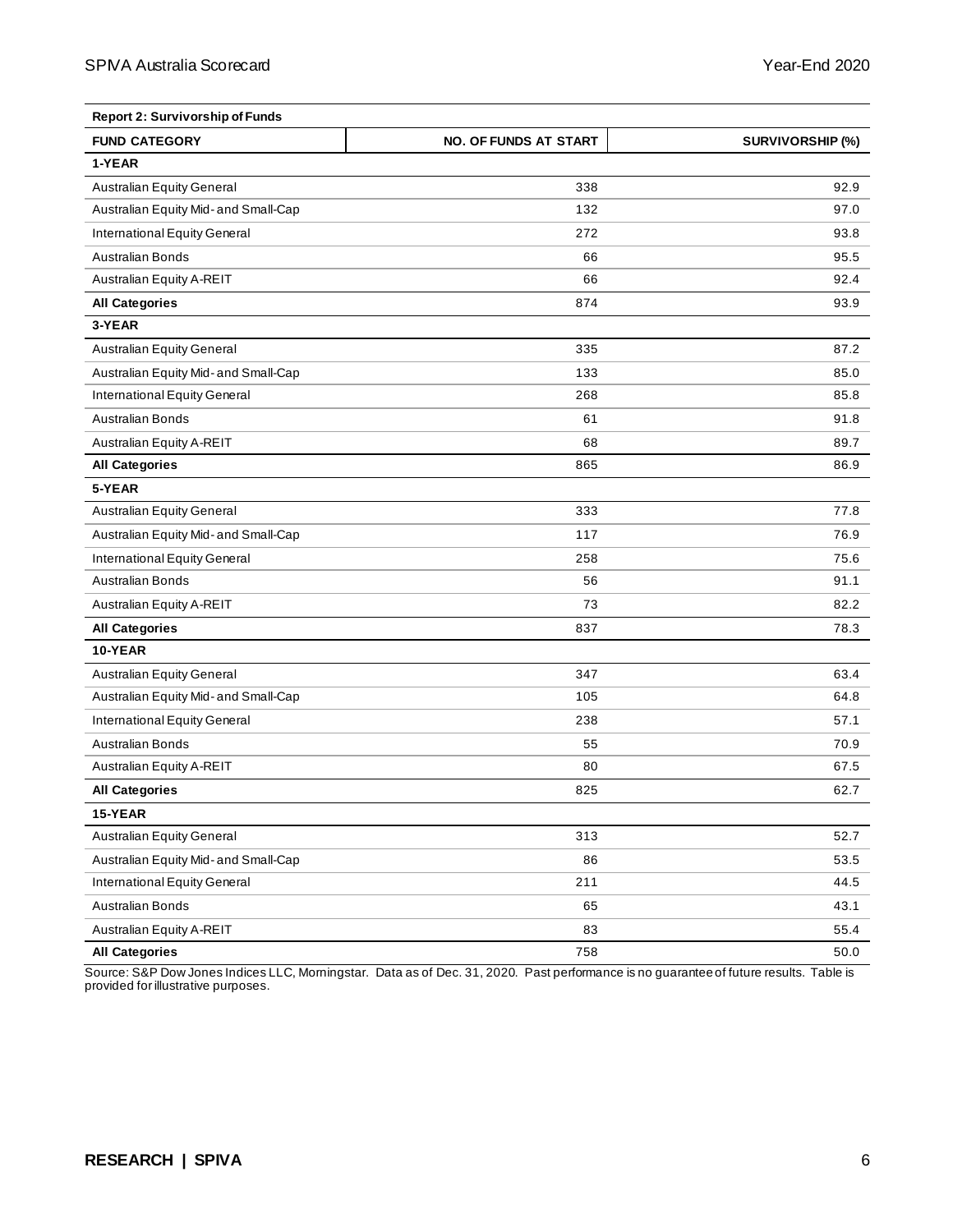| <b>Report 3: Average Fund Performance (Equal-Weighted)</b> |            |                                 |                                 |                                  |                                  |  |
|------------------------------------------------------------|------------|---------------------------------|---------------------------------|----------------------------------|----------------------------------|--|
| <b>INDEX/FUND CATEGORY</b>                                 | 1-YEAR (%) | 3-YEAR<br><b>ANNUALIZED (%)</b> | 5-YEAR<br><b>ANNUALIZED (%)</b> | 10-YEAR<br><b>ANNUALIZED (%)</b> | 15-YEAR<br><b>ANNUALIZED (%)</b> |  |
| S&P/ASX 200                                                | 1.4        | 6.7                             | 8.7                             | 7.8                              | 6.7                              |  |
| <b>Australian Equity General</b>                           | 1.2        | 5.0                             | 7.2                             | 7.2                              | 6.1                              |  |
| S&P/ASX Mid-Small                                          | 13.4       | 8.3                             | 12.2                            | 7.2                              | 6.1                              |  |
| Australian Equity Mid- and<br>Small-Cap                    | 15.4       | 10.2                            | 11.6                            | 9.9                              | 9.4                              |  |
| S&P Developed Ex-<br>Australia LargeMidCap                 | 6.7        | 11.7                            | 11.6                            | 13.7                             | 7.6                              |  |
| International Equity General                               | 7.1        | 9.9                             | 10.1                            | 11.6                             | 6.1                              |  |
| S&P/ASX Australian Fixed<br>Interest $0+$ Index            | 4.5        | 5.4                             | 4.6                             | 5.6                              | 5.7                              |  |
| <b>Australian Bonds</b>                                    | 4.6        | 4.8                             | 4.0                             | 5.0                              | 5.1                              |  |
| S&P/ASX 200 A-REIT                                         | $-4.6$     | 5.4                             | 7.0                             | 11.1                             | 3.7                              |  |
| Australian Equity A-REIT                                   | $-5.9$     | 3.7                             | 6.0                             | 10.1                             | 3.1                              |  |

Source: S&P Dow Jones Indices LLC, Morningstar. Data as of Dec. 31, 2020. All returns in AUD. Past performance is no guarantee of future results. Table is provided for illustrative purposes and reflects hypothetical historical performance. Please see the Performance Disclosure at the end of this document for more information regarding the inherent limitations associate d with back-tested performance.

| Report 4: Average Fund Performance (Asset-Weighted) |            |                          |                          |                                  |                                  |
|-----------------------------------------------------|------------|--------------------------|--------------------------|----------------------------------|----------------------------------|
| <b>INDEX/FUND CATEGORY</b>                          | 1-YEAR (%) | 3-YEAR<br>ANNUALIZED (%) | 5-YEAR<br>ANNUALIZED (%) | 10-YEAR<br><b>ANNUALIZED (%)</b> | 15-YEAR<br><b>ANNUALIZED (%)</b> |
| S&P/ASX 200                                         | 1.4        | 6.7                      | 8.7                      | 7.8                              | 6.7                              |
| <b>Australian Equity General</b>                    | 2.0        | 5.4                      | 7.5                      | 7.6                              | 6.4                              |
| S&P/ASX Mid-Small                                   | 13.4       | 8.3                      | 12.2                     | 7.2                              | 6.1                              |
| Australian Equity Mid- and<br>Small-Cap             | 15.9       | 10.0                     | 10.7                     | 9.4                              | 8.6                              |
| S&P Developed Ex-<br>Australia LargeMidCap          | 6.7        | 11.7                     | 11.6                     | 13.7                             | 7.6                              |
| International Equity General                        | 4.8        | 9.0                      | 9.8                      | 11.7                             | 6.7                              |
| S&P/ASX Australian Fixed<br>Interest $0+$ Index     | 4.5        | 5.4                      | 4.6                      | 5.6                              | 5.7                              |
| <b>Australian Bonds</b>                             | 4.8        | 5.0                      | 4.2                      | 5.3                              | 5.4                              |
| S&P/ASX 200 A-REIT                                  | $-4.6$     | 5.4                      | 7.0                      | 11.1                             | 3.7                              |
| Australian Equity A-REIT                            | $-6.3$     | 3.7                      | 6.0                      | 10.3                             | 3.2                              |

Source: S&P Dow Jones Indices LLC, Morningstar. Data as of Dec. 31, 2020. All returns in AUD. Past performance is no guarantee of future results. Table is provided for illustrative purposes and reflects hypothetical historical performance. Please see the Performance Disclosure at the end of this document for more information regarding the inherent limitations associated with back-tested performance.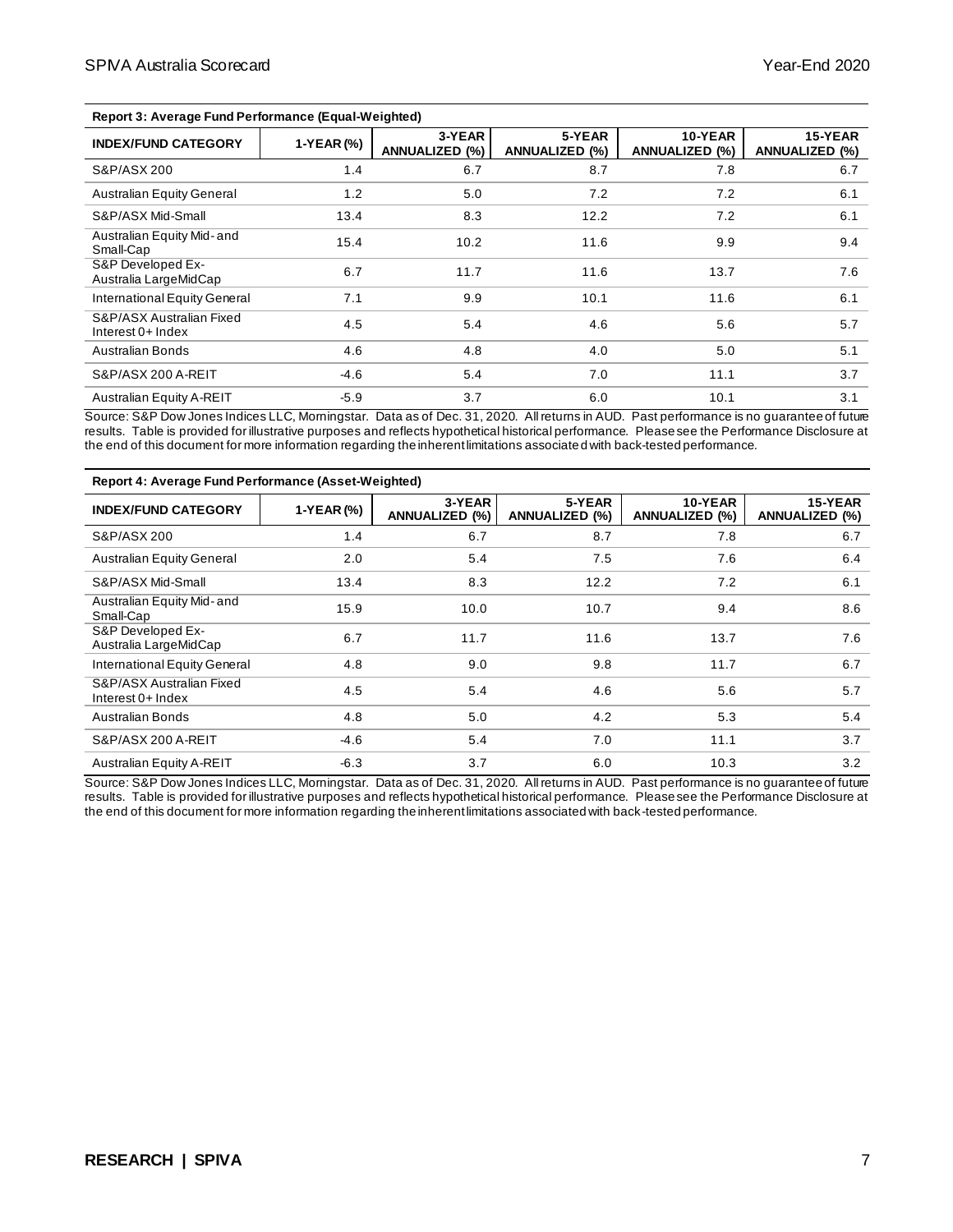|                                      |                       | <b>Report 5: Quartile Breakpoints of Fund Performance</b> |                       |  |  |  |  |
|--------------------------------------|-----------------------|-----------------------------------------------------------|-----------------------|--|--|--|--|
| <b>FUND CATEGORY</b>                 | <b>THIRD QUARTILE</b> | <b>SECOND QUARTILE</b>                                    | <b>FIRST QUARTILE</b> |  |  |  |  |
| 1-YEAR                               |                       |                                                           |                       |  |  |  |  |
| <b>Australian Equity General</b>     | $-3.3$                | 1.2                                                       | 4.5                   |  |  |  |  |
| Australian Equity Mid- and Small-Cap | 9.8                   | 13.3                                                      | 19.5                  |  |  |  |  |
| International Equity General         | 0.2                   | 5.0                                                       | 10.7                  |  |  |  |  |
| <b>Australian Bonds</b>              | 4.3                   | 4.8                                                       | 5.2                   |  |  |  |  |
| Australian Equity A-REIT             | $-9.6$                | $-4.7$                                                    | -0.5                  |  |  |  |  |
| 3-YEAR                               |                       |                                                           |                       |  |  |  |  |
| <b>Australian Equity General</b>     | 2.4                   | 4.8                                                       | 7.1                   |  |  |  |  |
| Australian Equity Mid- and Small-Cap | 6.0                   | 8.5                                                       | 13.1                  |  |  |  |  |
| International Equity General         | 5.7                   | 9.3                                                       | 12.1                  |  |  |  |  |
| <b>Australian Bonds</b>              | 4.4                   | 5.1                                                       | 5.6                   |  |  |  |  |
| Australian Equity A-REIT             | 0.9                   | 5.2                                                       | 7.0                   |  |  |  |  |
| 5-YEAR                               |                       |                                                           |                       |  |  |  |  |
| Australian Equity General            | 5.4                   | 7.2                                                       | 8.7                   |  |  |  |  |
| Australian Equity Mid- and Small-Cap | 8.9                   | 10.1                                                      | 12.5                  |  |  |  |  |
| International Equity General         | 7.8                   | 9.9                                                       | 11.5                  |  |  |  |  |
| <b>Australian Bonds</b>              | 3.4                   | 4.2                                                       | 4.6                   |  |  |  |  |
| Australian Equity A-REIT             | 4.2                   | 6.8                                                       | 8.1                   |  |  |  |  |
| 10-YEAR                              |                       |                                                           |                       |  |  |  |  |
| <b>Australian Equity General</b>     | 6.2                   | 7.2                                                       | 8.2                   |  |  |  |  |
| Australian Equity Mid- and Small-Cap | 7.3                   | 8.6                                                       | 11.0                  |  |  |  |  |
| International Equity General         | 10.1                  | 11.6                                                      | 12.9                  |  |  |  |  |
| <b>Australian Bonds</b>              | 4.3                   | 5.3                                                       | 5.6                   |  |  |  |  |
| Australian Equity A-REIT             | 9.4                   | 10.4                                                      | 11.3                  |  |  |  |  |
| 15-YEAR                              |                       |                                                           |                       |  |  |  |  |
| <b>Australian Equity General</b>     | 5.3                   | 5.9                                                       | 6.7                   |  |  |  |  |
| Australian Equity Mid- and Small-Cap | 7.4                   | 8.7                                                       | 9.8                   |  |  |  |  |
| International Equity General         | 5.2                   | 6.1                                                       | 7.0                   |  |  |  |  |
| <b>Australian Bonds</b>              | 5.0                   | 5.5                                                       | 5.8                   |  |  |  |  |
| Australian Equity A-REIT             | 2.3                   | 3.3                                                       | 4.3                   |  |  |  |  |

Source: S&P Dow Jones Indices LLC, Morningstar. Data as of Dec. 31, 2020. All returns in AUD. Past performance is no guarantee of future results. Table is provided for illustrative purposes.

## **APPENDIX A**

#### **SPIVA Styles and Morningstar Fund Classifications**

Data from Morningstar is obtained for all managed funds domiciled in Australia for which month-end data is available during the performance period. The data include the most comprehensive Australian fund data on active and finalized (merged or liquidated) funds over the chosen period. Funds are classified based on the Morningstar fund classification system, and the SPIVA Australia Scorecard covers the Australian Equity General (large-cap equity), Australian Equity Mid- and Small-Cap, International Equity General, Australian Bonds, and Australian Equity A-REIT categories.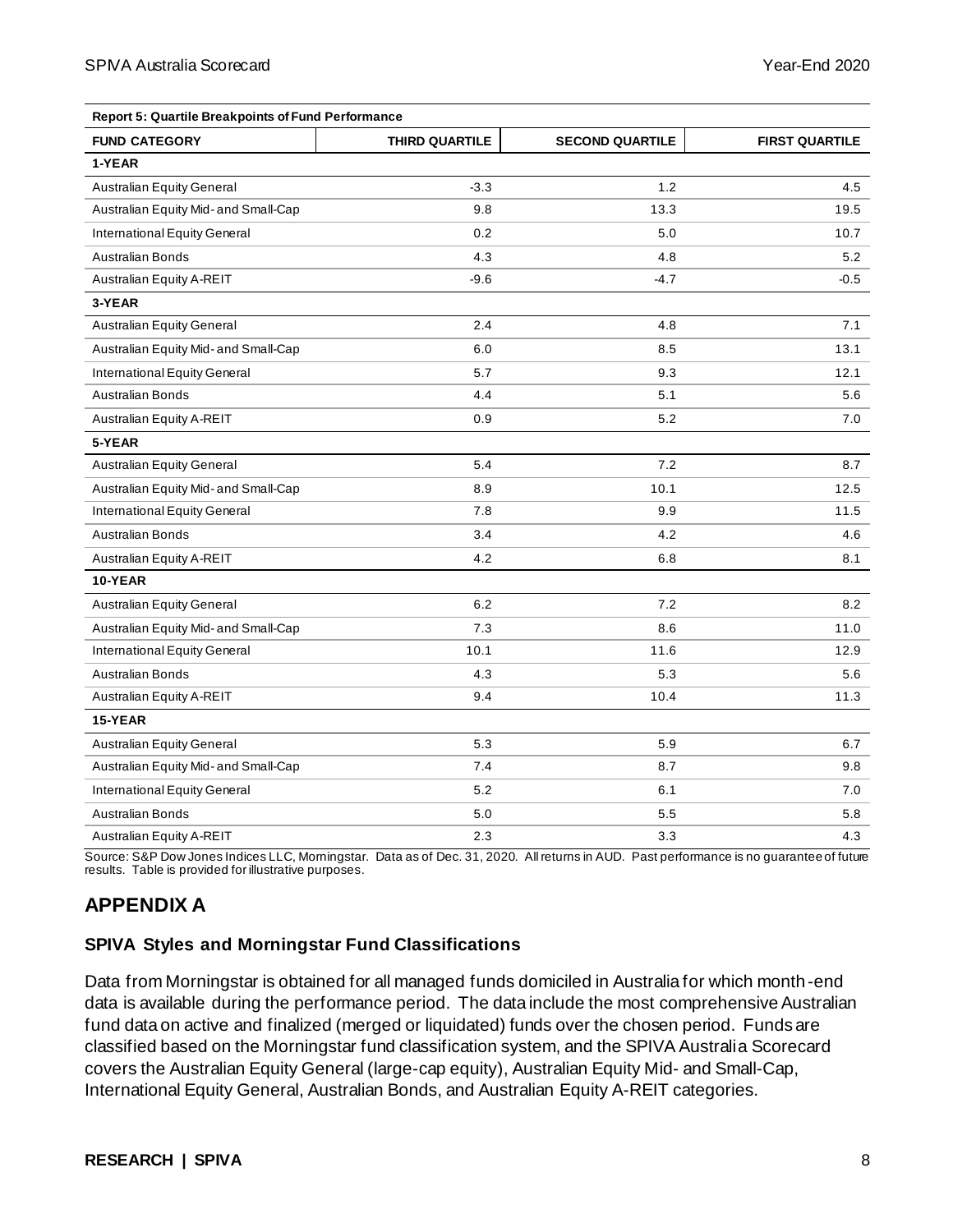The Morningstar classification system produces narrow, style-based classifications for Australian equity funds. S&P Dow Jones Indices has consolidated the style-based categories in order to generate a larger sample size and develop a broad-market comparison to market-based benchmarks. A narrow, style-based comparison would yield a limited sample size, given value and growth style segments are not consistently discernible over the past five years.

| <b>Exhibit 2: Australian Equity Funds: SPIVA and Morningstar Categories</b> |                                                    |  |  |  |
|-----------------------------------------------------------------------------|----------------------------------------------------|--|--|--|
| <b>SPIVA CATEGORY</b>                                                       | <b>MORNINGSTAR CATEGORY</b>                        |  |  |  |
|                                                                             | Australia Fund Equity - Australia Large Blend      |  |  |  |
| <b>Australian Equity General</b>                                            | Australia Fund Equity - Australia Large Growth     |  |  |  |
|                                                                             | Australia Fund Equity - Australia Large Value      |  |  |  |
|                                                                             | Australia Fund Equity - Australia Mid/Small Blend  |  |  |  |
| Australian Equity Mid- and Small-Cap                                        | Australia Fund Equity - Australia Mid/Small Growth |  |  |  |
|                                                                             | Australia Fund Equity - Australia Mid/Small Value  |  |  |  |
|                                                                             | Australia Fund Equity - World Large Blend          |  |  |  |
| International Equity General                                                | Australia Fund Equity - World Large Growth         |  |  |  |
|                                                                             | Australia Fund Equity - World Large Value          |  |  |  |
| Australian Bonds                                                            | Australia Fund Bonds - Australia                   |  |  |  |
| Australian Equity A-REIT                                                    | Australia Fund Equity - Australia Real Estate      |  |  |  |

Morningstar categories have been mapped to SPIVA peer groups in the following manner.

Source: S&P Dow Jones LLC and Morningstar. Data as of Dec. 31, 2020. Table is provided for illustrative purposes.

#### **Benchmarks**

The chosen benchmarks are shown in Exhibit 3. All index returns are total returns (i.e., include dividend reinvestment) in Australian dollars. There has been no deduction from index returns to account for fund investment expenses. It is important to note that active fund returns are after expenses, but they do not include loads or entry fees.

The benchmarks chosen are the most commonly adopted benchmarks for funds that fall into the respective fund peer groups. In some instances, a fund may not adopt the benchmarks stipulated. However, a vast majority do set their performance hurdle based on the assigned benchmarks in this report, ensuring that the study is robust and fair.

| <b>Exhibit 3: SPIVA Categories and Their Benchmarks</b> |  |  |  |  |
|---------------------------------------------------------|--|--|--|--|
| <b>BENCHMARK INDEX</b>                                  |  |  |  |  |
| S&P/ASX 200                                             |  |  |  |  |
| S&P/ASX Mid-Small                                       |  |  |  |  |
| S&P Developed Ex-Australia LargeMidCap                  |  |  |  |  |
| S&P/ASX Australian Fixed Interest 0+ Index              |  |  |  |  |
| S&P/ASX 200 A-REIT                                      |  |  |  |  |
|                                                         |  |  |  |  |

Source: S&P Dow Jones LLC and Morningstar. Table is provided for illustrative purposes.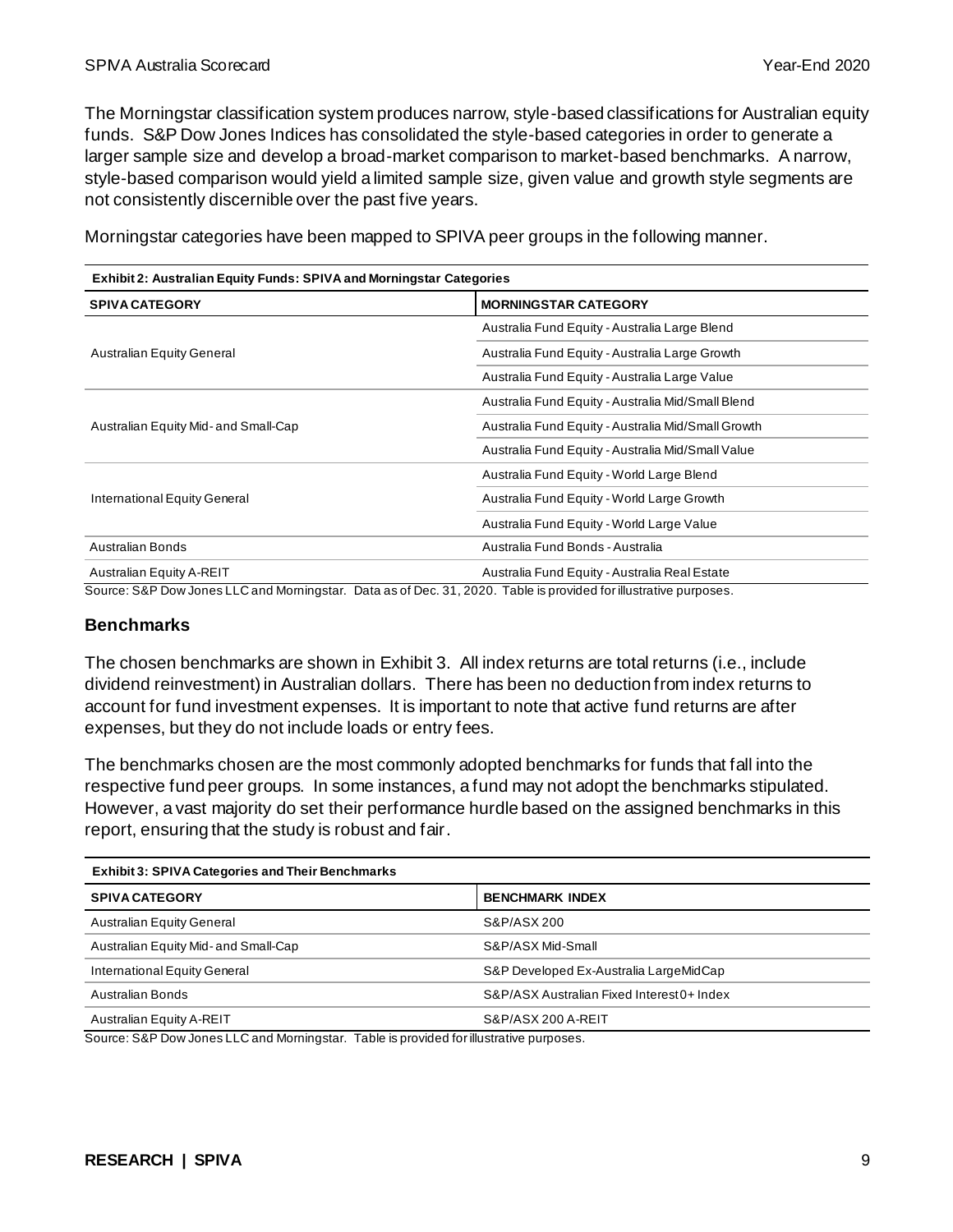## **APPENDIX B: GLOSSARY**

#### **Percentage of Funds Outperformed by the Index**

To correct for survivorship bias, we use the opportunity set available at the beginning of the period as the denominator. We determine the count of funds that have survived and beat the index. We then report the index outperformance percentage.

#### **Survivorship (%)**

This measure represents the percentage of funds in existence at the beginning of the time period that is still active at the end of the time period.

#### **Equal-Weighted Fund Performance**

Equal-weighted returns for a particular style category are determined by calculating a simple average return of all active funds in that category in a particular month.

#### **Asset-Weighted Fund Performance**

Asset-weighted returns for a particular style category are determined by calculating a weighted average return of all funds in that category in a particular month, with each fund's return weighted by its total net assets. Asset-weighted returns are a better indicator of fund category performance because they more accurately reflect the returns of the total money invested in that particular style category.

#### **Quartiles Breakpoints**

The p<sup>th</sup> percentile for a set of data is the value that is greater than or equal to p% of the data, but is less than or equal to (100-p)% of the data. In other words, it is a value that divides the data into two parts: the lower p% of the values and the upper (100-p)% of the values. The first quartile is the 75<sup>th</sup> percentile, the value separating the elements of a population into the lower 75% and the upper 25%. The second quartile is the 50<sup>th</sup> percentile and the third quartile is the 25<sup>th</sup> percentile. For fund category quartiles in a particular time horizon, the data used is the return of the largest share class of the fund net of fees, excluding loads.

#### **Survivorship Bias**

Many funds might liquidate or merge during a period of study. This usually occurs due to continued poor performance by the fund. Therefore, if index returns were compared to fund returns using only surviving funds, the comparison would be biased in favor of the fund category. These reports remove this bias by (a) using the entire investment opportunity set, made up of all funds in that particular category at the outset of the period, as the denominator for outperformance calculations, (b) explicitly showing the survivorship rate in each category, and (c) constructing peer average return series for each category based on all available funds at the outset of the period.

#### **Fees**

The fund returns used are net of fees, excluding loads.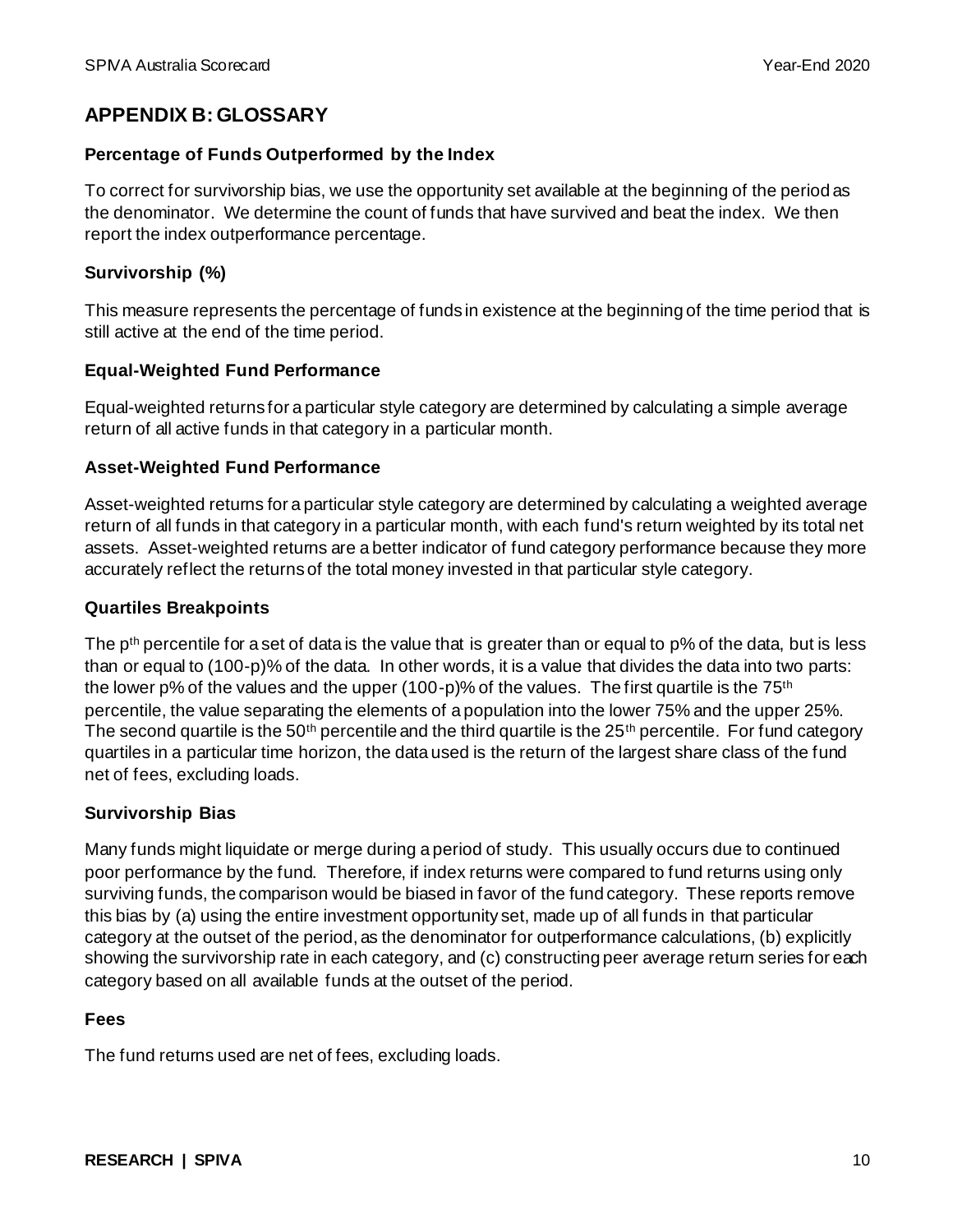#### **Indices**

A benchmark index provides an investment vehicle against which fund performance can be measured.

#### S&P/ASX 200

The S&P/ASX 200 is recognized as the institutional investable benchmark in Australia. The index covers approximately 80% of Australian equity market capitalization. Index constituents are drawn from eligible companies listed on the Australian Securities Exchange. The S&P/ASX 200 is a highly liquid and investable index that is designed to address investment managers' needs to benchmark against a portfolio characterized by sufficient size and liquidity.

### S&P/ASX MID-SMALL

The S&P/ASX Mid-Small is designed to measure performance of companies included in th[e S&P/ASX](https://www.spglobal.com/spdji/en/indices/equity/sp-asx-300/)  [300,](https://www.spglobal.com/spdji/en/indices/equity/sp-asx-300/) but not in the [S&P/ASX 50.](https://www.spglobal.com/spdji/en/indices/equity/sp-asx-50/) It is a combination of th[e S&P/ASX MidCap 50](https://www.spglobal.com/spdji/en/indices/equity/sp-asx-midcap-50/) and th[e S&P/ASX](https://www.spglobal.com/spdji/en/indices/equity/sp-asx-small-ordinaries/)  [Small Ordinaries.](https://www.spglobal.com/spdji/en/indices/equity/sp-asx-small-ordinaries/) The index covers approximately 18% of Australian equity market capitalization.

### S&P DEVELOPED EX-AUSTRALIA LARGEMIDCAP

The S&P Developed Ex-Australia LargeMidCap is a float-adjusted, market-capitalization-weighted index comprising large- and mid-cap companies in developed markets, excluding Australia. It represents approximately 85% of each relevant market's total available capital. This index is part of the S&P Global BMI (Broad Market Index) Series.

#### S&P/ASX AUSTRALIAN FIXED INTEREST 0+ INDEX

The S&P/ASX Australian Fixed Interest 0+ Index is part of the S&P/ASX Australian Fixed Interest 0+ Index Series, a broad benchmark index series designed to measure the performance of Australian bonds meeting investability criteria.

#### S&P/ASX 200 A-REIT

The S&P/ASX 200 A-REIT is a sector subindex of the S&P/ASX 200. The index seeks to provide investors with exposure to Australian Real Estate Investment Trusts (A-REITs), which are captured under the Global Industry Classification Standard (GICS® Tier 2).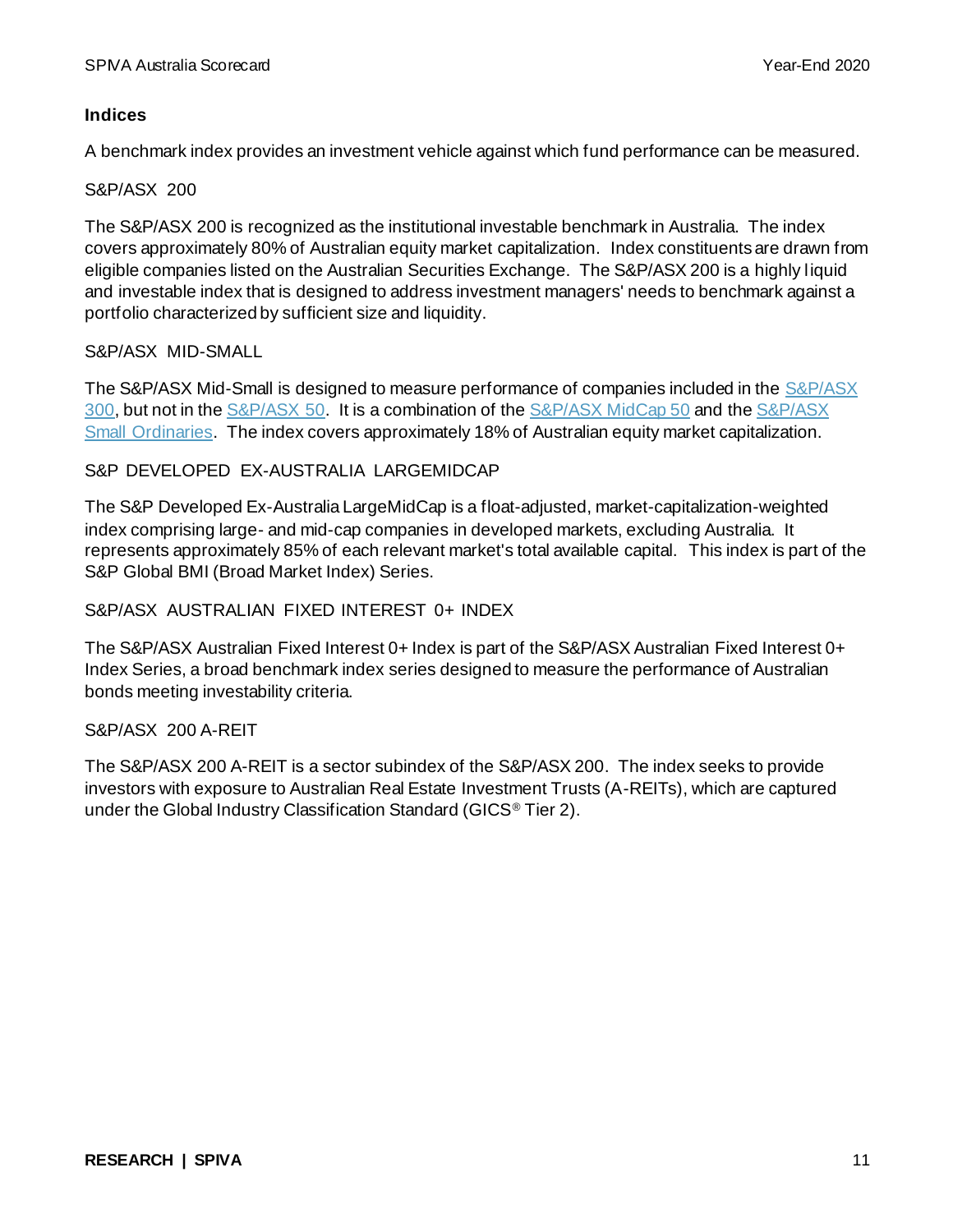| <b>S&amp;P DJI RESEARCH CONTRIBUTORS</b> |                         |                                  |
|------------------------------------------|-------------------------|----------------------------------|
| Sunjiv Mainie, CFA, CQF                  | Global Head             | sunjiv.mainie@spglobal.com       |
| Jake Vukelic                             | <b>Business Manager</b> | jake.vukelic@spglobal.com        |
| <b>GLOBAL RESEARCH &amp; DESIGN</b>      |                         |                                  |
| <b>AMERICAS</b>                          |                         |                                  |
| Gaurav Sinha                             | Americas Head           | gaurav.sinha@spglobal.com        |
| Laura Assis                              | Analyst                 | laura.assis@spglobal.com         |
| Cristopher Anguiano, FRM                 | Analyst                 | cristopher.anguiano@spglobal.com |
| Nazerke Bakytzhan, PhD                   | Senior Analyst          | nazerke.bakytzhan@spglobal.com   |
| Smita Chirputkar                         | Director                | smita.chirputkar@spglobal.com    |
| Rachel Du                                | Senior Analyst          | rachel.du@spglobal.com           |
| Bill Hao                                 | Director                | wenli.hao@spglobal.com           |
| Qing Li                                  | Director                | qing.li@spglobal.com             |
| Berlinda Liu, CFA                        | Director                | berlinda.liu@spglobal.com        |
| Lalit Ponnala, PhD                       | Director                | lalit.ponnala@spglobal.com       |
| Maria Sanchez, CIPM                      | Associate Director      | maria.sanchez@spqlobal.com       |
| Hong Xie, CFA                            | Senior Director         | hong.xie@spglobal.com            |
| <b>APAC</b>                              |                         |                                  |
| Priscilla Luk                            | APAC Head               | priscilla.luk@spglobal.com       |
| <b>Arpit Gupta</b>                       | Senior Analyst          | arpit.qupta1@spqlobal.com        |
| Akash Jain                               | Associate Director      | akash.jain@spglobal.com          |
| Anurag Kumar                             | Senior Analyst          | anurag.kumar@spglobal.com        |
| Xiaoya Qu                                | Senior Analyst          | xiaoya.qu@spglobal.com           |
| Yan Sun                                  | Senior Analyst          | yan.sun@spglobal.com             |
| Tim Wang                                 | Senior Analyst          | tim.wang@spglobal.com            |
| Liyu Zeng, CFA                           | Director                | livu.zeng@spglobal.com           |
| <b>EMEA</b>                              |                         |                                  |
| Andrew Innes                             | <b>EMEA Head</b>        | andrew.innes@spglobal.com        |
| Alberto Allegrucci, PhD                  | Senior Analyst          | alberto.allegrucci@spglobal.com  |
| Panos Brezas, PhD                        | Senior Analyst          | panos.brezas@spglobal.com        |
| Leonardo Cabrer, PhD                     | Associate Director      | leonardo.cabrer@spglobal.com     |
| Andrew Cairns, CFA                       | Associate Director      | andrew.cairns@spglobal.com       |
| Niall Gilbride, CFA                      | Senior Analyst          | niall.gilbride@spglobal.com      |
| Rui Li, ACA                              | Senior Analyst          | rui.li@spglobal.com              |
| Jingwen Shi, PhD                         | Senior Analyst          | jingwen.shi@spglobal.com         |
| <b>INDEX INVESTMENT STRATEGY</b>         |                         |                                  |
| Craig J. Lazzara, CFA                    | Global Head             | craig.lazzara@spglobal.com       |
| Chris Bennett, CFA                       | Director                | chris.bennett@spglobal.com       |
| Fei Mei Chan                             | Director                | feimei.chan@spglobal.com         |
| Tim Edwards, PhD                         | Managing Director       | tim.edwards@spglobal.com         |
| Anu R. Ganti, CFA                        | Senior Director         | anu.ganti@spglobal.com           |
| Sherifa Issifu                           | Associate               | sherifa.issifu@spqlobal.com      |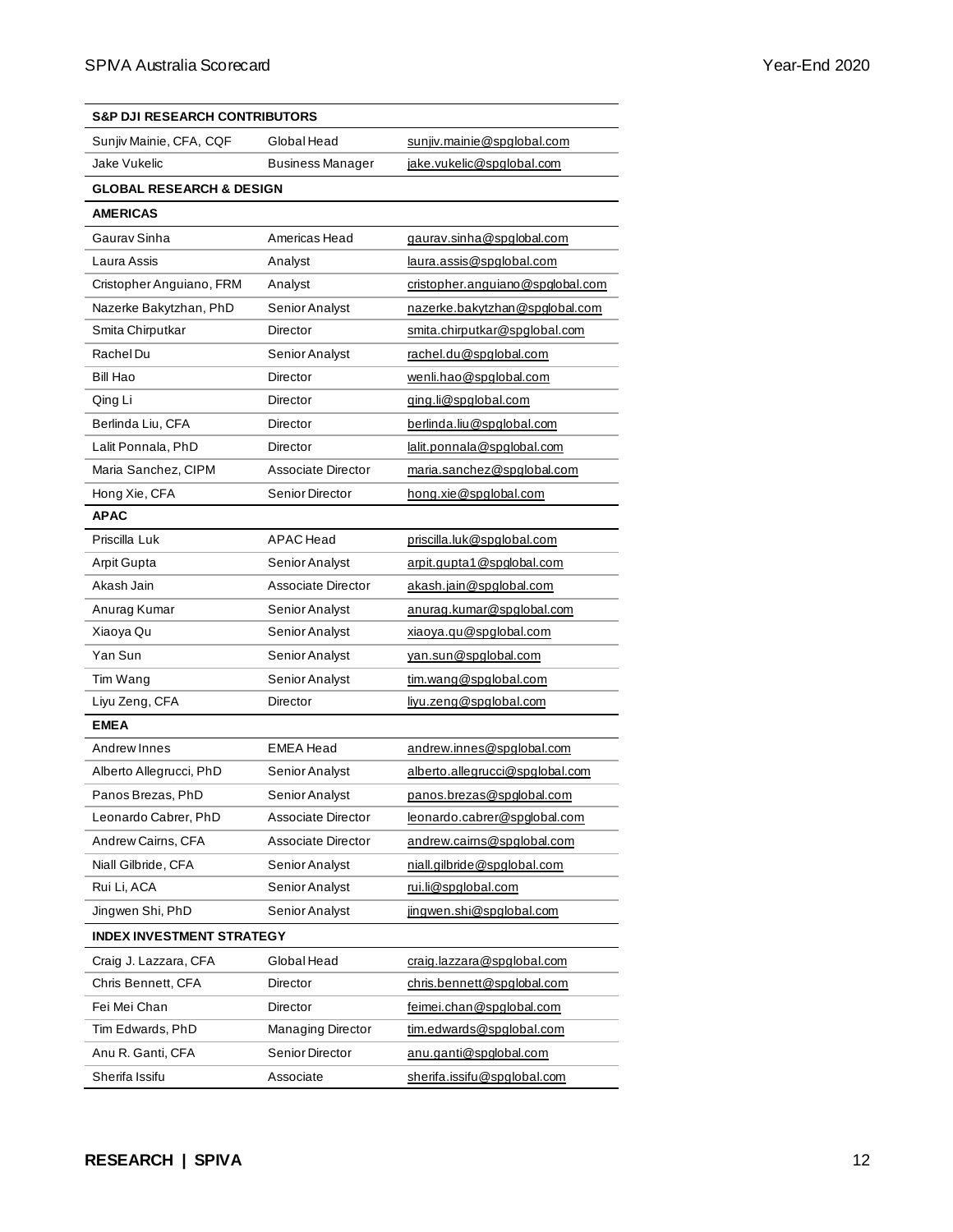## PERFORMANCE DISCLOSURE/BACK-TESTED DATA

The S&P/ASX Australian Fixed Interest 0+ Index was launched September 5, 2014.The S&P/ASX Mid-Small was launched August 15, 2011. All information presented prior to an index's Launch Date is hypothetical (back-tested), not actual performance. The back-test calculations are based on the same methodology that was in effect on the index Launch Date. However, when creating back-tested history for periods of market anomalies or other periods that do not reflect the general current market environment, index meth odology rules may be relaxed to capture a large enough universe of securities to simulate the target market the index is designed to measure or strategy the index is designed to capture. For example, market capitalization and liquidity thresholds may be reduced. Complete index methodology details are available at [www.spglobal.com/spdji.](http://www.spglobal.com/spdji) Past performance of the Index is not an indication of future results. Back-tested performance reflects application of an index methodology and selection of index constituents with the benefit of hindsight and knowledge of factors that may have positively affected its performance, cannot account for all financial risk that may affect results and may be considered to reflect survivor/look ahead bias. Actual returns may differ significantly from, and be lower than, back-tested returns. Past performance is not an indication or guarantee of future results. Please refer to the methodology for the Index for more details about the index, including the manner in which it is rebalance d, the timing of such rebalancing, criteria for additions and deletions, as well as all index calculations. Back-tested performance is for use with institutions only; not for use with retail investors.

S&P Dow Jones Indices defines various dates to assist our clients in providing transparency. The First Value Date is the first day for which there is a calculated value (either live or back-tested) for a given index. The Base Date is the date at which the index is set to a fixed value for calculation purposes. The Launch Date designates the date when the values of an index are first considered live: index values provided for any date or time period prior to the index's Launch Date are considered back-tested. S&P Dow Jones Indices defines the Launch Date as the date by which the values of an index are known to have been released to the public, for example via the company's public website or its data feed to external parties. For Dow Jones-branded indices introduced prior to May 31, 2013, the Launch Date (which prior to May 31, 2013, was termed "Date of introduction") is set at a date upon which no further changes were permitted to be made to the index methodology, but that may have been prior to the Index's public release date.

Typically, when S&P DJI creates back-tested index data, S&P DJI uses actual historical constituent-level data (e.g., historical price, market capitalization, and corporate action data) in its calculations. As ESG investing is still in early stages of development, certain da tapoints used to calculate S&P DJI's ESG indices may not be available for the entire desired period of back-tested history. The same data availability issue could be true for other indices as well. In cases when actual data is not available for all relevant historical periods, S&P DJI may employ a process of using "Backward Data Assumption" (or pulling back) of ESG data for the calculation of back-tested historical performance. "Backward Data Assumption" is a process that applies the earliest actual live data point available for an index constituent company to all prior historical instances in the index performance. For example, Backward Data Assumption inherently assumes that companies currently not involved in a specific business activity (also known as "product involvement") were never involved historically and similarly also assumes that companies currently involved in a specific business activity were involved historically too. The Backward Data Assumption allows the hypothetical back-test to be extended over more historical years than would be feasible using only actual data. For more information on "Backward Data Assumption" please refer to the  $\overline{\text{FAQ}}$ . The methodology and factsheets of any index that employs backward assumption in the back-tested history will explicitly state so. The methodology will include an Appendix with a table setting forth the specific data points and relevant time period for which backward projected data was used.

Index returns shown do not represent the results of actual trading of investable assets/securities. S&P Dow Jones Indices maintains the index and calculates the index levels and performance shown or discussed but does not manage actual assets. Index returns do not re flect payment of any sales charges or fees an investor may pay to purchase the securities underlying the Index or investment funds that are intended to track the performance of the Index. The imposition of these fees and charges would cause actual and back-tested performance of the securities/fund to be lower than the Index performance shown. As a simple example, if an index returned 10% on a US \$100,000 investment for a 12-month period (or US \$10,000) and an actual asset-based fee of 1.5% was imposed at the end of the period on the investment plus accrued interest (or US \$1,650), the net return would be 8.35% (or US \$8,350) for the year. Over a three -year period, an annual 1.5% fee taken at year end with an assumed 10% return per year would result in a cumulative gross return of 33.10%, a total fee of US \$5,375, and a cumulative net return of 27.2% (or US \$27,200).